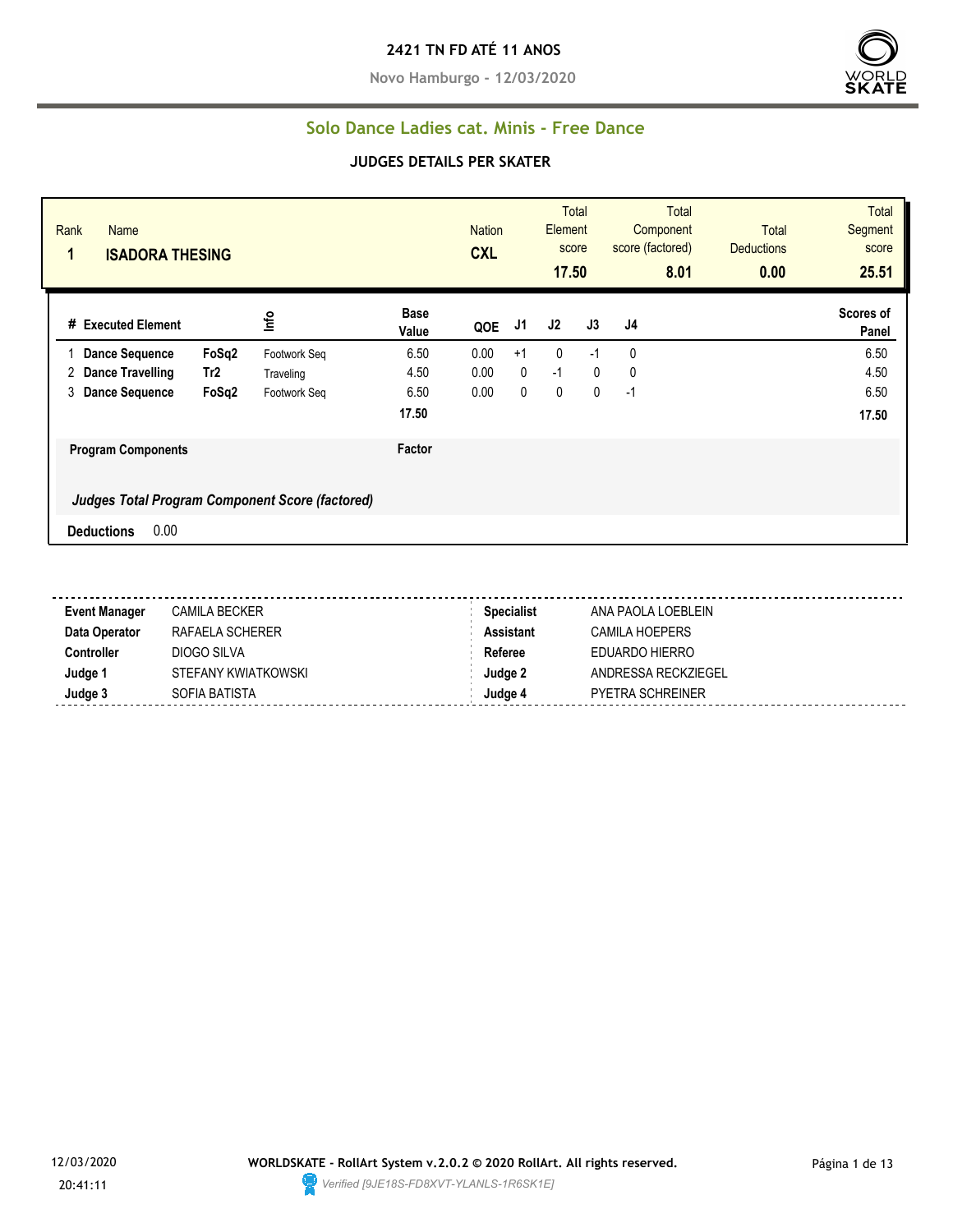| Rank<br><b>Name</b><br>$\overline{2}$ | <b>ISABELA BRANDT HENNIG</b> |                 |                                                        |                      | <b>Nation</b><br><b>CXL</b> |              | Element<br>score<br>14.95 | <b>Total</b> |                | <b>Total</b><br>Component<br>score (factored)<br>7.60 | Total<br><b>Deductions</b><br>0.00 | <b>Total</b><br><b>Segment</b><br>score<br>22.55 |
|---------------------------------------|------------------------------|-----------------|--------------------------------------------------------|----------------------|-----------------------------|--------------|---------------------------|--------------|----------------|-------------------------------------------------------|------------------------------------|--------------------------------------------------|
| #                                     | <b>Executed Element</b>      |                 | lnfo                                                   | <b>Base</b><br>Value | QOE                         | J1           | J2                        | J3           | J <sub>4</sub> |                                                       |                                    | Scores of<br>Panel                               |
|                                       | <b>Dance Sequence</b>        | FoSq2           | Footwork Seq                                           | 6.50                 | $-0.25$                     | $-1$         | 0                         | $\mathbf{0}$ | $-1$           |                                                       |                                    | 6.25                                             |
| 2                                     | <b>Dance Travelling</b>      | Tr <sub>2</sub> | Traveling                                              | 4.50                 | $-0.40$                     | $\mathbf{0}$ | $-1$                      | $-1$         | $-1$           |                                                       |                                    | 4.10                                             |
| 3                                     | <b>Dance Sequence</b>        | FoSq1           | Footwork Seq                                           | 5.00                 | $-0.40$                     | $-1$         | $-1$                      | $-1$         | $-1$           |                                                       |                                    | 4.60                                             |
|                                       |                              |                 |                                                        | 16.00                |                             |              |                           |              |                |                                                       |                                    | 14.95                                            |
|                                       | <b>Program Components</b>    |                 |                                                        | Factor               |                             |              |                           |              |                |                                                       |                                    |                                                  |
|                                       |                              |                 | <b>Judges Total Program Component Score (factored)</b> |                      |                             |              |                           |              |                |                                                       |                                    |                                                  |
| <b>Deductions</b>                     | 0.00                         |                 |                                                        |                      |                             |              |                           |              |                |                                                       |                                    |                                                  |

| <b>Event Manager</b> | <b>CAMILA BECKER</b> | <b>Specialist</b> | ANA PAOLA LOEBLEIN      |
|----------------------|----------------------|-------------------|-------------------------|
| Data Operator        | RAFAELA SCHERER      | <b>Assistant</b>  | CAMILA HOEPERS          |
| Controller           | DIOGO SILVA          | Referee           | EDUARDO HIERRO          |
| Judge 1              | STEFANY KWIATKOWSKI  | Judge 2           | ANDRESSA RECKZIEGEL     |
| Judge 3              | SOFIA BATISTA        | Judae 4           | <b>PYETRA SCHREINER</b> |

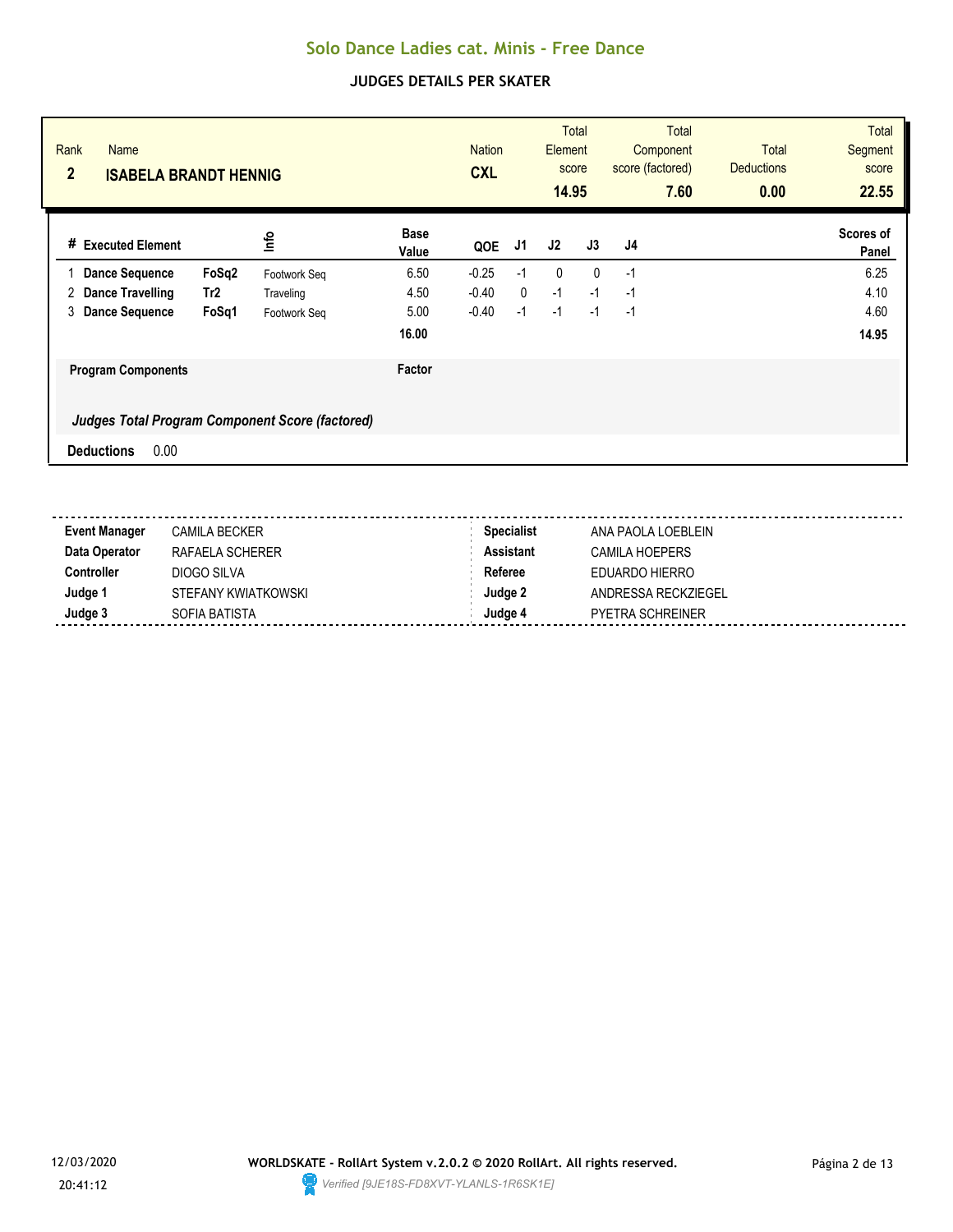| Rank<br><b>Name</b><br>$\mathbf{3}$<br><b>LAÍS VON ZEIDLER</b> |       |                                                 |                      | <b>Nation</b><br><b>AGE</b> |              | Element<br>score<br>13.15 | <b>Total</b> |    | <b>Total</b><br>Component<br>score (factored)<br>8.01 | <b>Total</b><br><b>Deductions</b><br>0.00 | <b>Total</b><br><b>Segment</b><br>score<br>21.16 |
|----------------------------------------------------------------|-------|-------------------------------------------------|----------------------|-----------------------------|--------------|---------------------------|--------------|----|-------------------------------------------------------|-------------------------------------------|--------------------------------------------------|
| # Executed Element                                             |       | lnfo                                            | <b>Base</b><br>Value | QOE                         | J1           | J2                        | J3           | J4 |                                                       |                                           | Scores of<br>Panel                               |
| <b>Dance Sequence</b>                                          | FoSq1 | Footwork Seq                                    | 5.00                 | 0.00                        | $\mathbf{0}$ | 0                         | $+1$         | -1 |                                                       |                                           | 5.00                                             |
| 2<br>Dance Travelling                                          | Tr1   | Traveling                                       | 3.50                 | $-0.15$                     | $+1$         | 0                         | $-1$         | -1 |                                                       |                                           | 3.35                                             |
| 3<br><b>Dance Sequence</b>                                     | FoSq1 | Footwork Seq                                    | 5.00                 | $-0.20$                     | 0            | $-1$                      | $\mathbf{0}$ | -1 |                                                       |                                           | 4.80                                             |
|                                                                |       |                                                 | 13.50                |                             |              |                           |              |    |                                                       |                                           | 13.15                                            |
| <b>Program Components</b>                                      |       |                                                 | Factor               |                             |              |                           |              |    |                                                       |                                           |                                                  |
|                                                                |       | Judges Total Program Component Score (factored) |                      |                             |              |                           |              |    |                                                       |                                           |                                                  |
| 0.00<br><b>Deductions</b>                                      |       |                                                 |                      |                             |              |                           |              |    |                                                       |                                           |                                                  |

| <b>CAMILA BECKER</b> | <b>Specialist</b> | ANA PAOLA LOEBLEIN  |
|----------------------|-------------------|---------------------|
| RAFAELA SCHERER      | <b>Assistant</b>  | CAMILA HOEPERS      |
| DIOGO SILVA          | Referee           | EDUARDO HIERRO      |
| STEFANY KWIATKOWSKI  | Judge 2           | ANDRESSA RECKZIEGEL |
| SOFIA BATISTA        | Judge 4           | PYETRA SCHREINER    |
|                      |                   |                     |

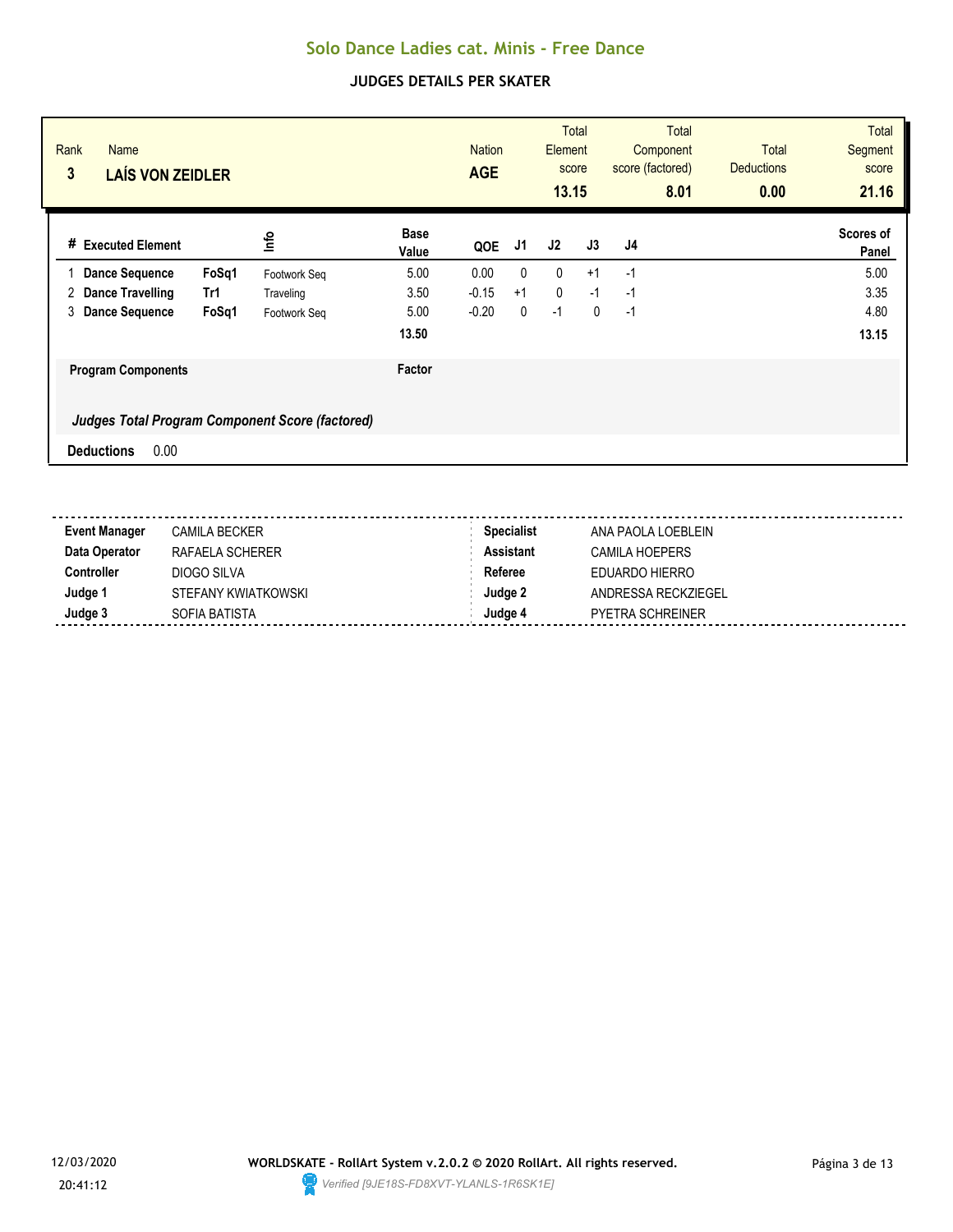| Rank<br><b>Name</b><br>4<br><b>HELENA FELLER BUGALHO</b> |                 |                                                        |                      | <b>Nation</b><br><b>SGN</b> |              | Element<br>score<br>12.80 | <b>Total</b> |              | <b>Total</b><br>Component<br>score (factored)<br>8.00 | Total<br><b>Deductions</b><br>0.00 | <b>Total</b><br><b>Segment</b><br>score<br>20.80 |
|----------------------------------------------------------|-----------------|--------------------------------------------------------|----------------------|-----------------------------|--------------|---------------------------|--------------|--------------|-------------------------------------------------------|------------------------------------|--------------------------------------------------|
| <b>Executed Element</b><br>#                             |                 | lnfo                                                   | <b>Base</b><br>Value | QOE                         | J1           | J2                        | J3           | J4           |                                                       |                                    | Scores of<br>Panel                               |
| <b>Dance Sequence</b>                                    | FoSq1           | Footwork Seq                                           | 5.00                 | 0.00                        | $\mathbf{0}$ | $-1$                      | $\mathbf{0}$ | $\mathbf{0}$ |                                                       |                                    | 5.00                                             |
| <b>Dance Travelling</b><br>2                             | Tr <sub>2</sub> | Traveling                                              | 4.50                 | $-0.40$                     | $\mathbf{0}$ | $-1$                      | $-2$         | $-1$         |                                                       |                                    | 4.10                                             |
| 3<br><b>Dance Sequence</b>                               | FoSqB           | Footwork Seq                                           | 4.00                 | $-0.30$                     | $\mathbf{0}$ | $-1$                      | $-1$         | $-1$         |                                                       |                                    | 3.70                                             |
|                                                          |                 |                                                        | 13.50                |                             |              |                           |              |              |                                                       |                                    | 12.80                                            |
| <b>Program Components</b>                                |                 |                                                        | Factor               |                             |              |                           |              |              |                                                       |                                    |                                                  |
|                                                          |                 | <b>Judges Total Program Component Score (factored)</b> |                      |                             |              |                           |              |              |                                                       |                                    |                                                  |
| 0.00<br><b>Deductions</b>                                |                 |                                                        |                      |                             |              |                           |              |              |                                                       |                                    |                                                  |

| <b>Event Manager</b> | <b>CAMILA BECKER</b> | <b>Specialist</b> | ANA PAOLA LOEBLEIN      |
|----------------------|----------------------|-------------------|-------------------------|
| Data Operator        | RAFAELA SCHERER      | <b>Assistant</b>  | CAMILA HOEPERS          |
| Controller           | DIOGO SILVA          | Referee           | EDUARDO HIERRO          |
| Judge 1              | STEFANY KWIATKOWSKI  | Judge 2           | ANDRESSA RECKZIEGEL     |
| Judge 3              | SOFIA BATISTA        | Judae 4           | <b>PYETRA SCHREINER</b> |

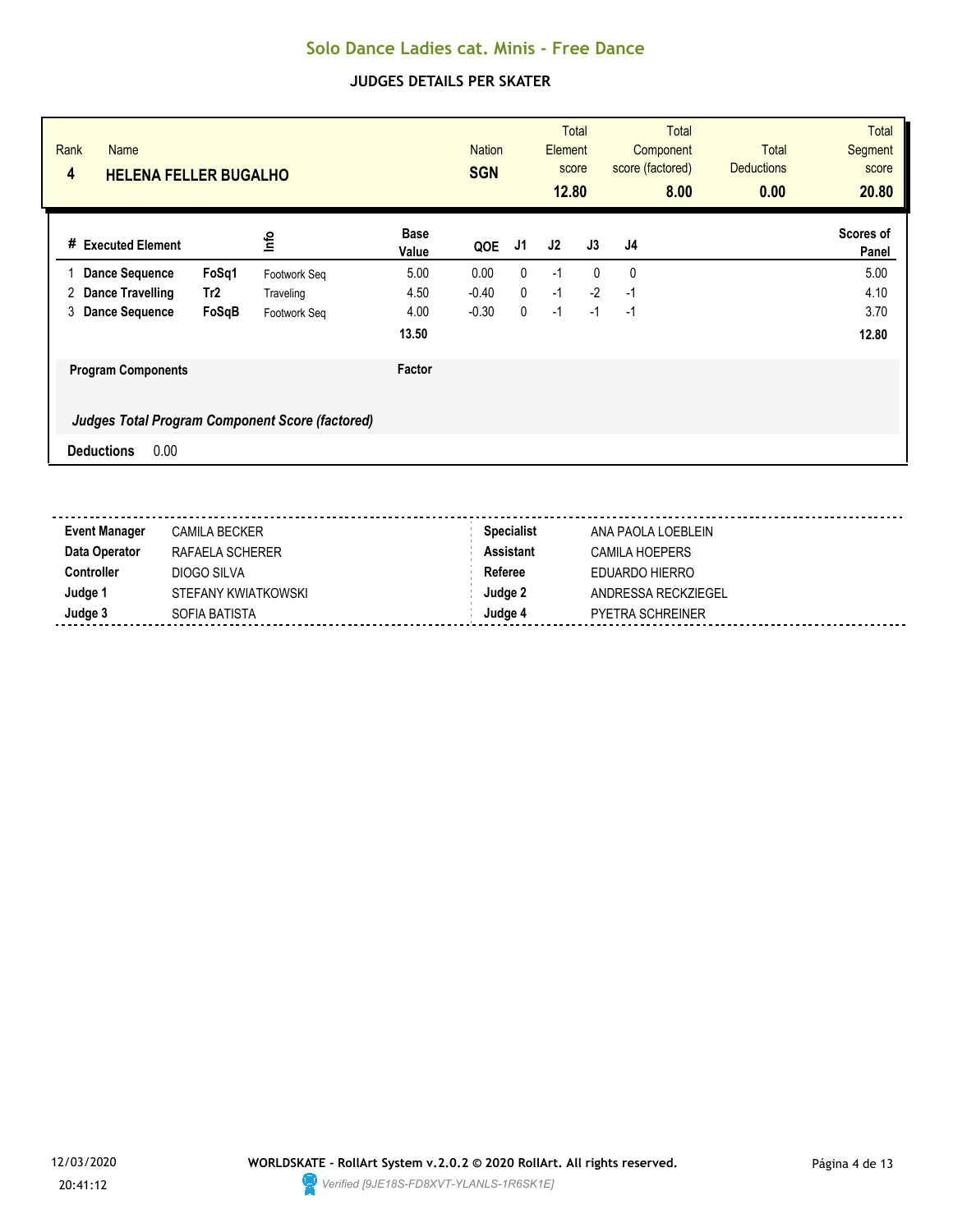| Rank<br><b>Name</b><br>$5\phantom{.0}$<br><b>JULIA PRUCH</b> |       |              |                      | <b>Nation</b><br><b>SGN</b> |              | Element<br>score<br>12.20 | Total        |      | <b>Total</b><br>Component<br>score (factored)<br>6.90 | <b>Total</b><br><b>Deductions</b><br>0.00 | <b>Total</b><br>Segment<br>score<br>19.10 |
|--------------------------------------------------------------|-------|--------------|----------------------|-----------------------------|--------------|---------------------------|--------------|------|-------------------------------------------------------|-------------------------------------------|-------------------------------------------|
| # Executed Element                                           |       | lnfo         | <b>Base</b><br>Value | QOE                         | J1           | J2                        | J3           | J4   |                                                       |                                           | <b>Scores of</b><br>Panel                 |
| <b>Dance Travelling</b>                                      | Tr1   | Traveling    | 3.50                 | $-0.30$                     | $\mathbf{0}$ | $-1$                      | $-1$         | -1   |                                                       |                                           | 3.20                                      |
| <b>Dance Sequence</b><br>2                                   | FoSq1 | Footwork Seq | 5.00                 | $-0.20$                     | $\mathbf 0$  | $-1$                      | $\mathbf{0}$ | -1   |                                                       |                                           | 4.80                                      |
| 3<br><b>Dance Sequence</b>                                   | FoSq1 | Footwork Seq | 5.00                 | $-0.80$                     | $-2$         | $-2$                      | $-2$         | $-2$ |                                                       |                                           | 4.20                                      |
|                                                              |       |              | 13.50                |                             |              |                           |              |      |                                                       |                                           | 12.20                                     |
| <b>Program Components</b>                                    |       |              | Factor               |                             |              |                           |              |      |                                                       |                                           |                                           |
| Judges Total Program Component Score (factored)              |       |              |                      |                             |              |                           |              |      |                                                       |                                           |                                           |
| 0.00<br><b>Deductions</b>                                    |       |              |                      |                             |              |                           |              |      |                                                       |                                           |                                           |

| <b>Event Manager</b> | <b>CAMILA BECKER</b> | <b>Specialist</b> | ANA PAOLA LOEBLEIN      |
|----------------------|----------------------|-------------------|-------------------------|
| Data Operator        | RAFAELA SCHERER      | <b>Assistant</b>  | CAMILA HOEPERS          |
| Controller           | DIOGO SILVA          | Referee           | EDUARDO HIERRO          |
| Judge 1              | STEFANY KWIATKOWSKI  | Judge 2           | ANDRESSA RECKZIEGEL     |
| Judge 3              | SOFIA BATISTA        | Judae 4           | <b>PYETRA SCHREINER</b> |

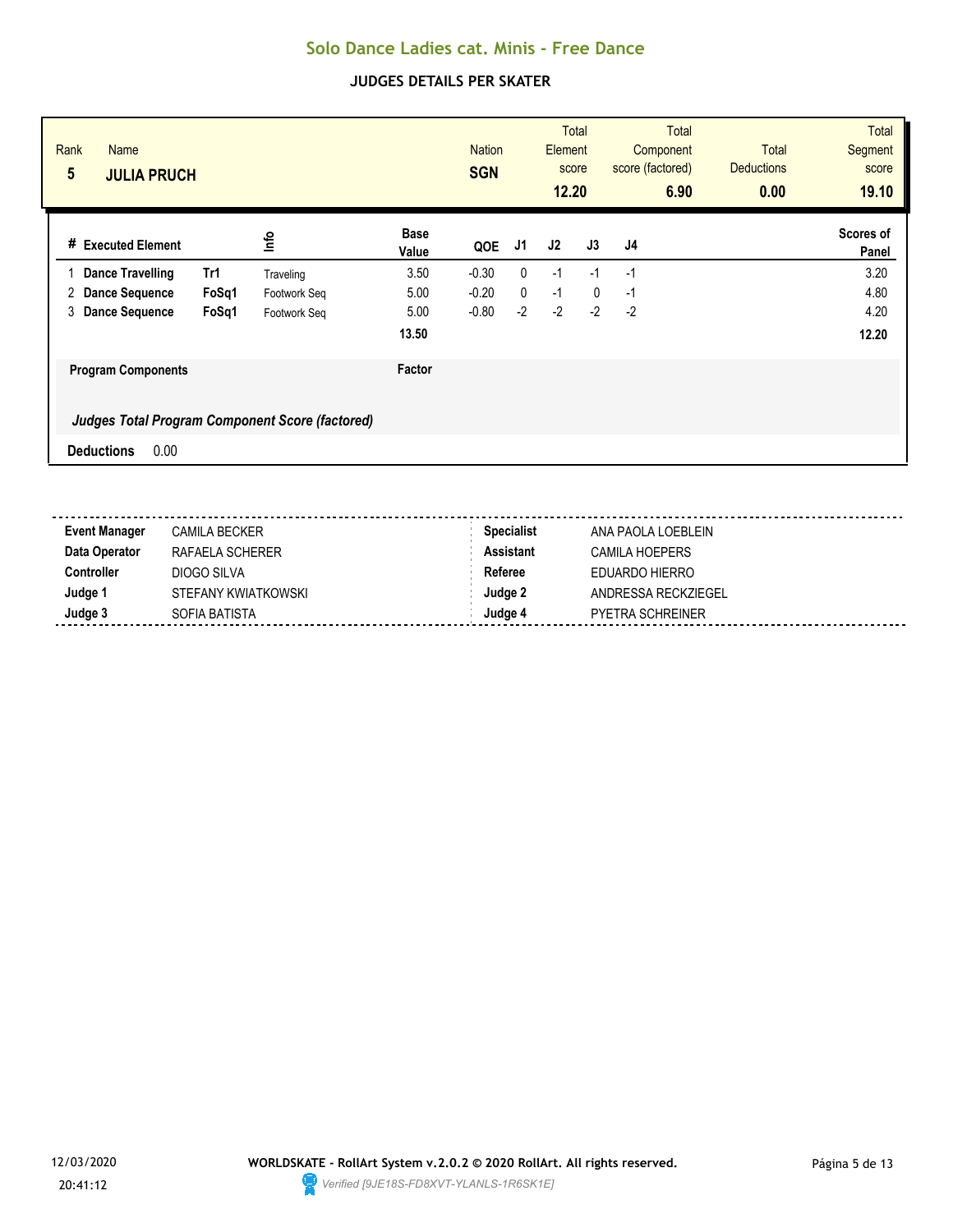| Rank<br><b>Name</b><br>$6\phantom{1}6$<br><b>VALENTINA PICOLOTTO</b> |       |              |                      | <b>Nation</b><br><b>SGN</b> |              | Element<br>10.40 | <b>Total</b><br>score | score (factored) | <b>Total</b><br>Component<br>7.70 | Total<br><b>Deductions</b><br>0.00 | <b>Total</b><br><b>Segment</b><br>score<br>18.10 |
|----------------------------------------------------------------------|-------|--------------|----------------------|-----------------------------|--------------|------------------|-----------------------|------------------|-----------------------------------|------------------------------------|--------------------------------------------------|
| <b>Executed Element</b><br>#                                         |       | lnfo         | <b>Base</b><br>Value | QOE                         | J1           | J2               | J3                    | J <sub>4</sub>   |                                   |                                    | Scores of<br>Panel                               |
| <b>Dance Sequence</b>                                                | FoSq1 | Footwork Seq | 5.00                 | $-0.20$                     | $\mathbf{0}$ | $-1$             | $\mathbf{0}$          | $-2$             |                                   |                                    | 4.80                                             |
| <b>Dance Travelling</b><br>2                                         | TrB   | Traveling    | 2.50                 | $-0.30$                     | 0            | $-1$             | $-2$                  | $-1$             |                                   |                                    | 2.20                                             |
| 3<br><b>Dance Sequence</b>                                           | FoSqB | Footwork Seq | 4.00                 | $-0.60$                     | $-2$         | $-2$             | $-2$                  | $-2$             |                                   |                                    | 3.40                                             |
|                                                                      |       |              | 11.50                |                             |              |                  |                       |                  |                                   |                                    | 10.40                                            |
| <b>Program Components</b>                                            |       |              | Factor               |                             |              |                  |                       |                  |                                   |                                    |                                                  |
| <b>Judges Total Program Component Score (factored)</b>               |       |              |                      |                             |              |                  |                       |                  |                                   |                                    |                                                  |
| 0.00<br><b>Deductions</b>                                            |       |              |                      |                             |              |                  |                       |                  |                                   |                                    |                                                  |

| <b>Event Manager</b> | <b>CAMILA BECKER</b> | <b>Specialist</b> | ANA PAOLA LOEBLEIN      |
|----------------------|----------------------|-------------------|-------------------------|
| Data Operator        | RAFAELA SCHERER      | <b>Assistant</b>  | CAMILA HOEPERS          |
| Controller           | DIOGO SILVA          | Referee           | EDUARDO HIERRO          |
| Judge 1              | STEFANY KWIATKOWSKI  | Judge 2           | ANDRESSA RECKZIEGEL     |
| Judge 3              | SOFIA BATISTA        | Judae 4           | <b>PYETRA SCHREINER</b> |

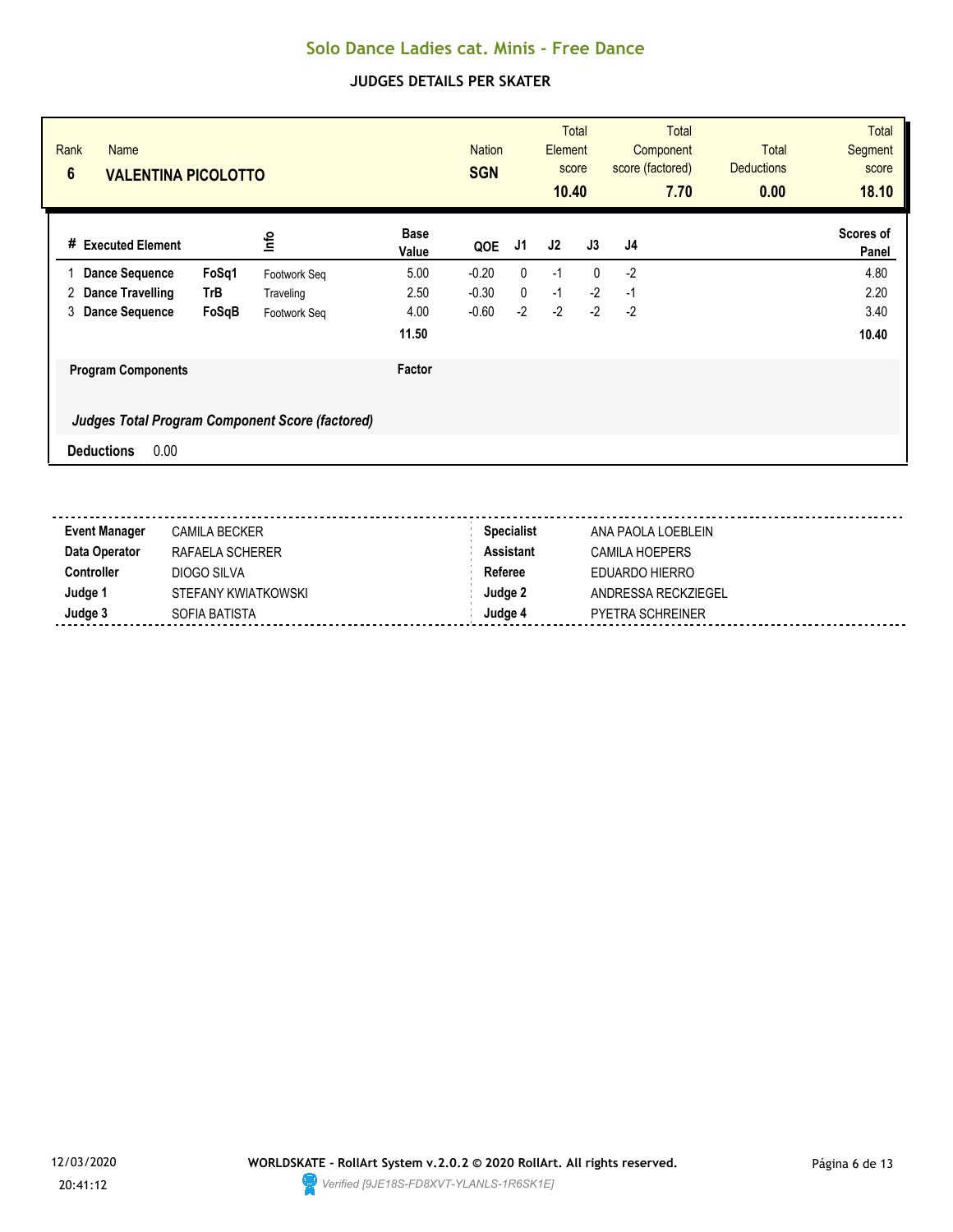| Rank<br><b>Name</b><br>$\overline{7}$<br><b>ANA CAROLINA PILLA</b> |       |                                                        |                      | <b>Nation</b><br><b>PAP</b> |      | Element<br>score<br>10.75 | <b>Total</b> |    | <b>Total</b><br>Component<br>score (factored)<br>6.10 | <b>Total</b><br><b>Deductions</b><br>0.00 | <b>Total</b><br><b>Segment</b><br>score<br>16.85 |
|--------------------------------------------------------------------|-------|--------------------------------------------------------|----------------------|-----------------------------|------|---------------------------|--------------|----|-------------------------------------------------------|-------------------------------------------|--------------------------------------------------|
| # Executed Element                                                 |       | lnfo                                                   | <b>Base</b><br>Value | QOE                         | J1   | J2                        | J3           | J4 |                                                       |                                           | Scores of<br>Panel                               |
| <b>Dance Sequence</b>                                              | FoSqB | Footwork Seq                                           | 4.00                 | $-0.15$                     | 0    | $-1$                      | $\mathbf{0}$ | -1 |                                                       |                                           | 3.85                                             |
| 2<br><b>Dance Travelling</b>                                       | Tr1   | Traveling                                              | 3.50                 | $-0.30$                     | 0    | $-1$                      | $-1$         | -1 |                                                       |                                           | 3.20                                             |
| 3<br><b>Dance Sequence</b>                                         | FoSqB | Footwork Seq                                           | 4.00                 | $-0.30$                     | $-1$ | $-2$                      | $\mathbf{0}$ | -1 |                                                       |                                           | 3.70                                             |
|                                                                    |       |                                                        | 11.50                |                             |      |                           |              |    |                                                       |                                           | 10.75                                            |
| <b>Program Components</b>                                          |       |                                                        | Factor               |                             |      |                           |              |    |                                                       |                                           |                                                  |
|                                                                    |       | <b>Judges Total Program Component Score (factored)</b> |                      |                             |      |                           |              |    |                                                       |                                           |                                                  |
| 0.00<br><b>Deductions</b>                                          |       |                                                        |                      |                             |      |                           |              |    |                                                       |                                           |                                                  |

| <b>Event Manager</b> | <b>CAMILA BECKER</b> | <b>Specialist</b> | ANA PAOLA LOEBLEIN  |
|----------------------|----------------------|-------------------|---------------------|
| Data Operator        | RAFAELA SCHERER      | Assistant         | CAMILA HOEPERS      |
| Controller           | DIOGO SILVA          | Referee           | EDUARDO HIERRO      |
| Judge                | STEFANY KWIATKOWSKI  | Judge 2           | ANDRESSA RECKZIEGEL |
| Judge 3              | SOFIA BATISTA        | Judge 4           | PYETRA SCHREINER    |
|                      |                      |                   |                     |

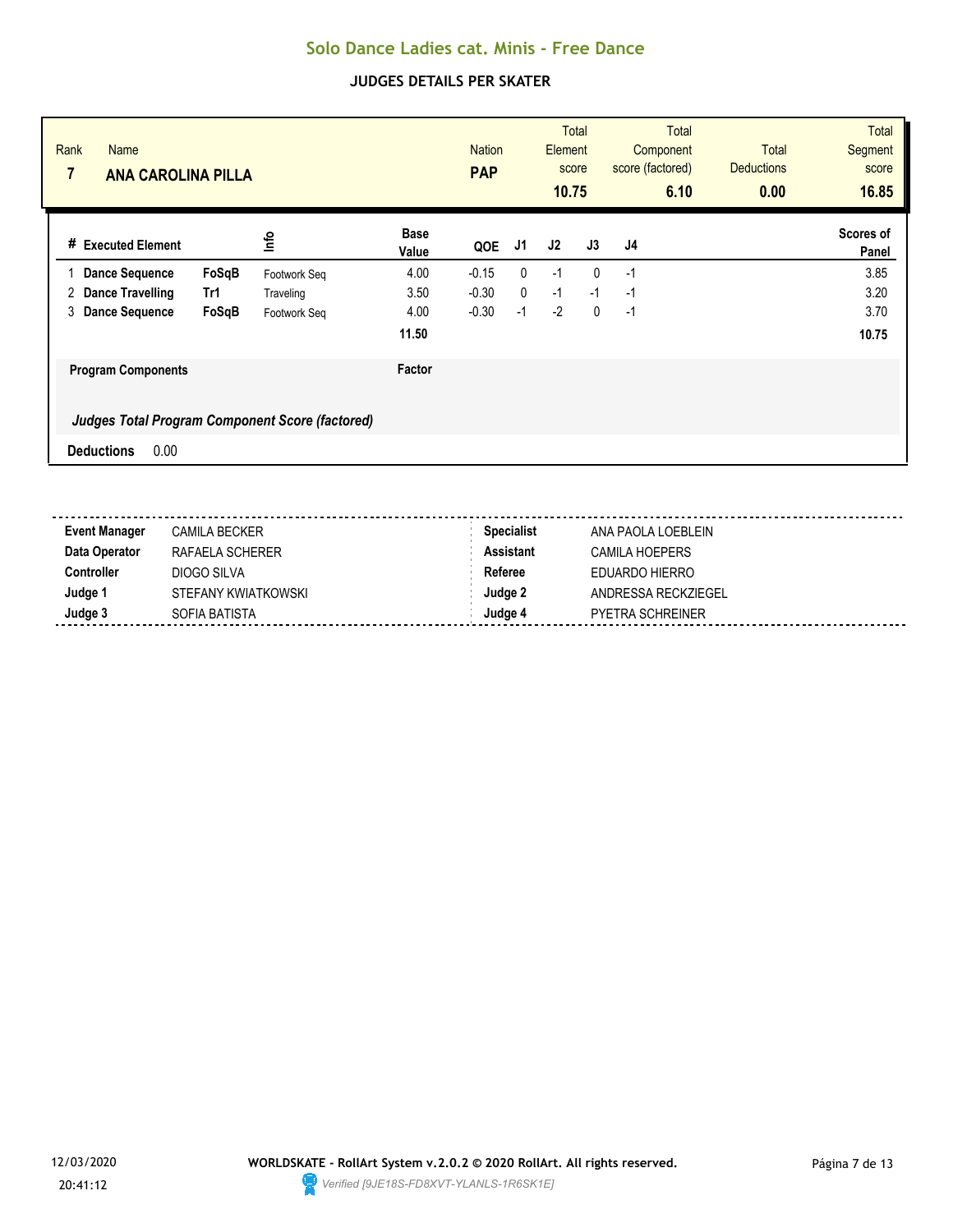| Rank<br><b>Name</b><br>8<br><b>MANUELA EZEQUIEL OURIQUES</b> |       |                                                        |                      | <b>Nation</b><br><b>PAP</b> |              | Element<br>10.30 | <b>Total</b><br>score | score (factored) | <b>Total</b><br>Component<br>6.39 | <b>Total</b><br><b>Deductions</b><br>0.00 | <b>Total</b><br><b>Segment</b><br>score<br>16.69 |
|--------------------------------------------------------------|-------|--------------------------------------------------------|----------------------|-----------------------------|--------------|------------------|-----------------------|------------------|-----------------------------------|-------------------------------------------|--------------------------------------------------|
| <b>Executed Element</b><br>#                                 |       | lnfo                                                   | <b>Base</b><br>Value | QOE                         | J1           | J2               | J3                    | J <sub>4</sub>   |                                   |                                           | Scores of<br>Panel                               |
| <b>Dance Sequence</b>                                        | FoSqB | Footwork Seq                                           | 4.00                 | $-0.30$                     | 0            | $-1$             | $-1$                  | $-2$             |                                   |                                           | 3.70                                             |
| <b>Dance Travelling</b><br>2                                 | Tr1   | Traveling                                              | 3.50                 | $-0.45$                     | $\mathbf{0}$ | $-1$             | $-2$                  | $-2$             |                                   |                                           | 3.05                                             |
| 3<br><b>Dance Sequence</b>                                   | FoSqB | Footwork Seq                                           | 4.00                 | $-0.45$                     | 0            | $-1$             | $-2$                  | $-2$             |                                   |                                           | 3.55                                             |
|                                                              |       |                                                        | 11.50                |                             |              |                  |                       |                  |                                   |                                           | 10.30                                            |
| <b>Program Components</b>                                    |       |                                                        | Factor               |                             |              |                  |                       |                  |                                   |                                           |                                                  |
|                                                              |       | <b>Judges Total Program Component Score (factored)</b> |                      |                             |              |                  |                       |                  |                                   |                                           |                                                  |
| 0.00<br><b>Deductions</b>                                    |       |                                                        |                      |                             |              |                  |                       |                  |                                   |                                           |                                                  |

| <b>Event Manager</b> | <b>CAMILA BECKER</b> | <b>Specialist</b> | ANA PAOLA LOEBLEIN      |
|----------------------|----------------------|-------------------|-------------------------|
| Data Operator        | RAFAELA SCHERER      | <b>Assistant</b>  | CAMILA HOEPERS          |
| Controller           | DIOGO SILVA          | Referee           | EDUARDO HIERRO          |
| Judge 1              | STEFANY KWIATKOWSKI  | Judge 2           | ANDRESSA RECKZIEGEL     |
| Judge 3              | SOFIA BATISTA        | Judae 4           | <b>PYETRA SCHREINER</b> |

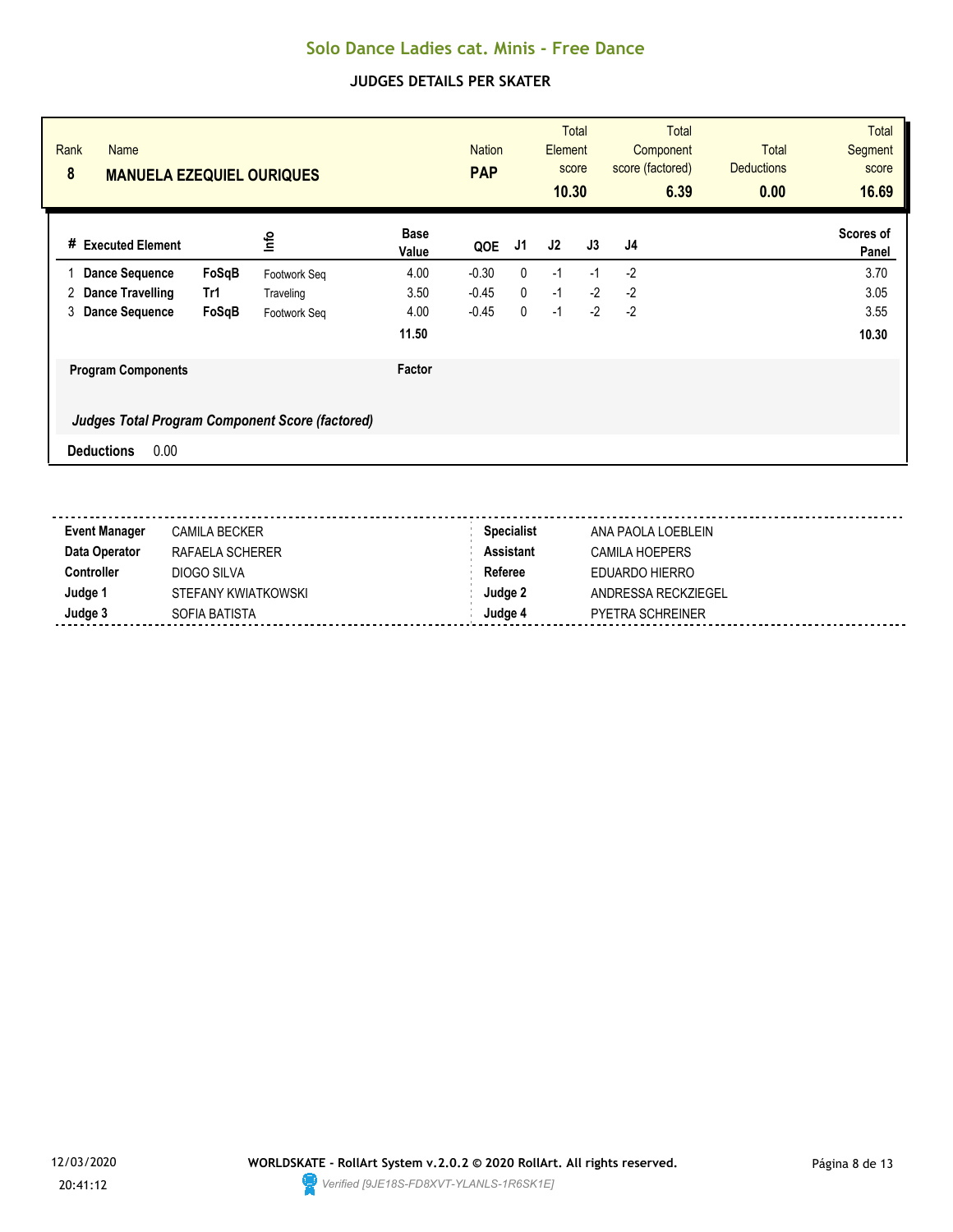| Rank<br><b>Name</b><br>9     |       | <b>KYARA KRUMENAUER MOTA DE PAULA</b>                  |                      | <b>Nation</b><br><b>CCP</b> |      | Element<br>11.00 | <b>Total</b><br>score | score (factored) | <b>Total</b><br>Component<br>5.10 | <b>Total</b><br><b>Deductions</b><br>0.00 | <b>Total</b><br>Segment<br>score<br>16.10 |
|------------------------------|-------|--------------------------------------------------------|----------------------|-----------------------------|------|------------------|-----------------------|------------------|-----------------------------------|-------------------------------------------|-------------------------------------------|
| <b>Executed Element</b><br># |       | lnfo                                                   | <b>Base</b><br>Value | QOE                         | J1   | J2               | J3                    | J4               |                                   |                                           | Scores of<br>Panel                        |
| <b>Dance Travelling</b>      | Tr1   | Traveling                                              | 3.50                 | $-0.30$                     | -1   | $-1$             | $-2$                  | -1               |                                   |                                           | 3.20                                      |
| Dance Sequence<br>2          | FoSq1 | Footwork Seq                                           | 5.00                 | $-0.60$                     | $-2$ | $-1$             | $-1$                  | $-2$             |                                   |                                           | 4.40                                      |
| 3<br><b>Dance Sequence</b>   | FoSqB | Footwork Seq                                           | 4.00                 | $-0.60$                     | $-1$ | $-2$             | $-2$                  | $-2$             |                                   |                                           | 3.40                                      |
|                              |       |                                                        | 12.50                |                             |      |                  |                       |                  |                                   |                                           | 11.00                                     |
| <b>Program Components</b>    |       |                                                        | Factor               |                             |      |                  |                       |                  |                                   |                                           |                                           |
|                              |       | <b>Judges Total Program Component Score (factored)</b> |                      |                             |      |                  |                       |                  |                                   |                                           |                                           |
| 0.00<br><b>Deductions</b>    |       |                                                        |                      |                             |      |                  |                       |                  |                                   |                                           |                                           |

| <b>Event Manager</b> | <b>CAMILA BECKER</b> | <b>Specialist</b> | ANA PAOLA LOEBLEIN      |
|----------------------|----------------------|-------------------|-------------------------|
| Data Operator        | RAFAELA SCHERER      | <b>Assistant</b>  | CAMILA HOEPERS          |
| Controller           | DIOGO SILVA          | Referee           | EDUARDO HIERRO          |
| Judge 1              | STEFANY KWIATKOWSKI  | Judge 2           | ANDRESSA RECKZIEGEL     |
| Judge 3              | SOFIA BATISTA        | Judae 4           | <b>PYETRA SCHREINER</b> |

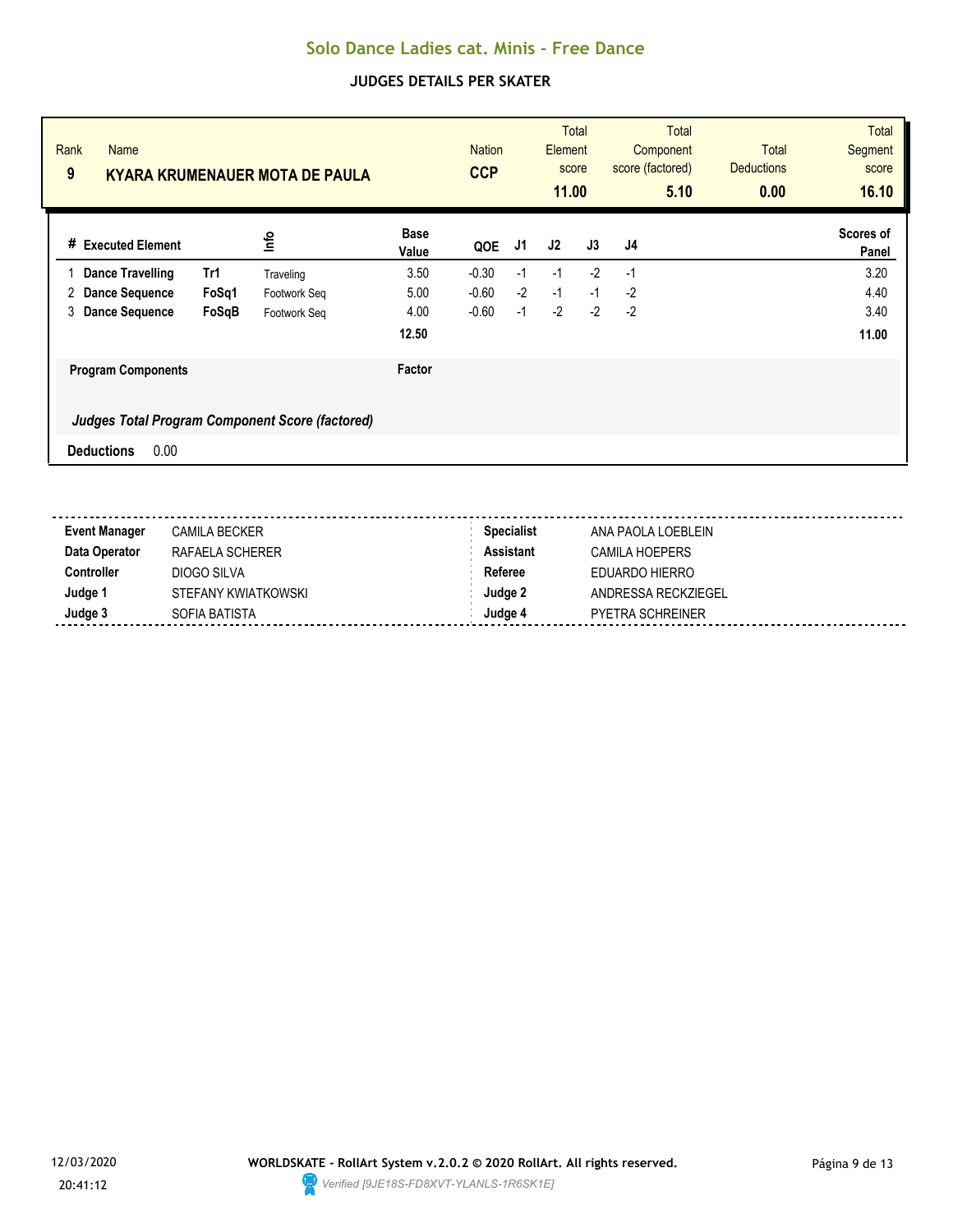| Rank<br><b>Name</b><br>10<br><b>MONIQUE BIASSUS</b> |       |                                                        |                      | <b>Nation</b><br><b>AGE</b> |      | Element<br>score<br>10.30 | <b>Total</b> | score (factored) | <b>Total</b><br>Component<br>5.21 | <b>Total</b><br><b>Deductions</b><br>0.00 | <b>Total</b><br><b>Segment</b><br>score<br>15.51 |
|-----------------------------------------------------|-------|--------------------------------------------------------|----------------------|-----------------------------|------|---------------------------|--------------|------------------|-----------------------------------|-------------------------------------------|--------------------------------------------------|
| # Executed Element                                  |       | lnfo                                                   | <b>Base</b><br>Value | QOE                         | J1   | J2                        | J3           | J4               |                                   |                                           | Scores of<br>Panel                               |
| <b>Dance Sequence</b>                               | FoSqB | Footwork Seq                                           | 4.00                 | $-0.45$                     | $-1$ | $-1$                      | $-2$         | $-2$             |                                   |                                           | 3.55                                             |
| 2<br><b>Dance Sequence</b>                          | FoSqB | Footwork Seq                                           | 4.00                 | $-0.45$                     | $-1$ | $-1$                      | $-2$         | $-2$             |                                   |                                           | 3.55                                             |
| 3<br>Dance Travelling                               | Tr1   | Traveling                                              | 3.50                 | $-0.30$                     | $-1$ | $-1$                      | $-1$         | -1               |                                   |                                           | 3.20                                             |
|                                                     |       |                                                        | 11.50                |                             |      |                           |              |                  |                                   |                                           | 10.30                                            |
| <b>Program Components</b>                           |       |                                                        | Factor               |                             |      |                           |              |                  |                                   |                                           |                                                  |
|                                                     |       | <b>Judges Total Program Component Score (factored)</b> |                      |                             |      |                           |              |                  |                                   |                                           |                                                  |
| 0.00<br><b>Deductions</b>                           |       |                                                        |                      |                             |      |                           |              |                  |                                   |                                           |                                                  |

| <b>Event Manager</b> | <b>CAMILA BECKER</b> | <b>Specialist</b> | ANA PAOLA LOEBLEIN      |
|----------------------|----------------------|-------------------|-------------------------|
| Data Operator        | RAFAELA SCHERER      | <b>Assistant</b>  | CAMILA HOEPERS          |
| Controller           | DIOGO SILVA          | Referee           | EDUARDO HIERRO          |
| Judge 1              | STEFANY KWIATKOWSKI  | Judge 2           | ANDRESSA RECKZIEGEL     |
| Judge 3              | SOFIA BATISTA        | Judae 4           | <b>PYETRA SCHREINER</b> |

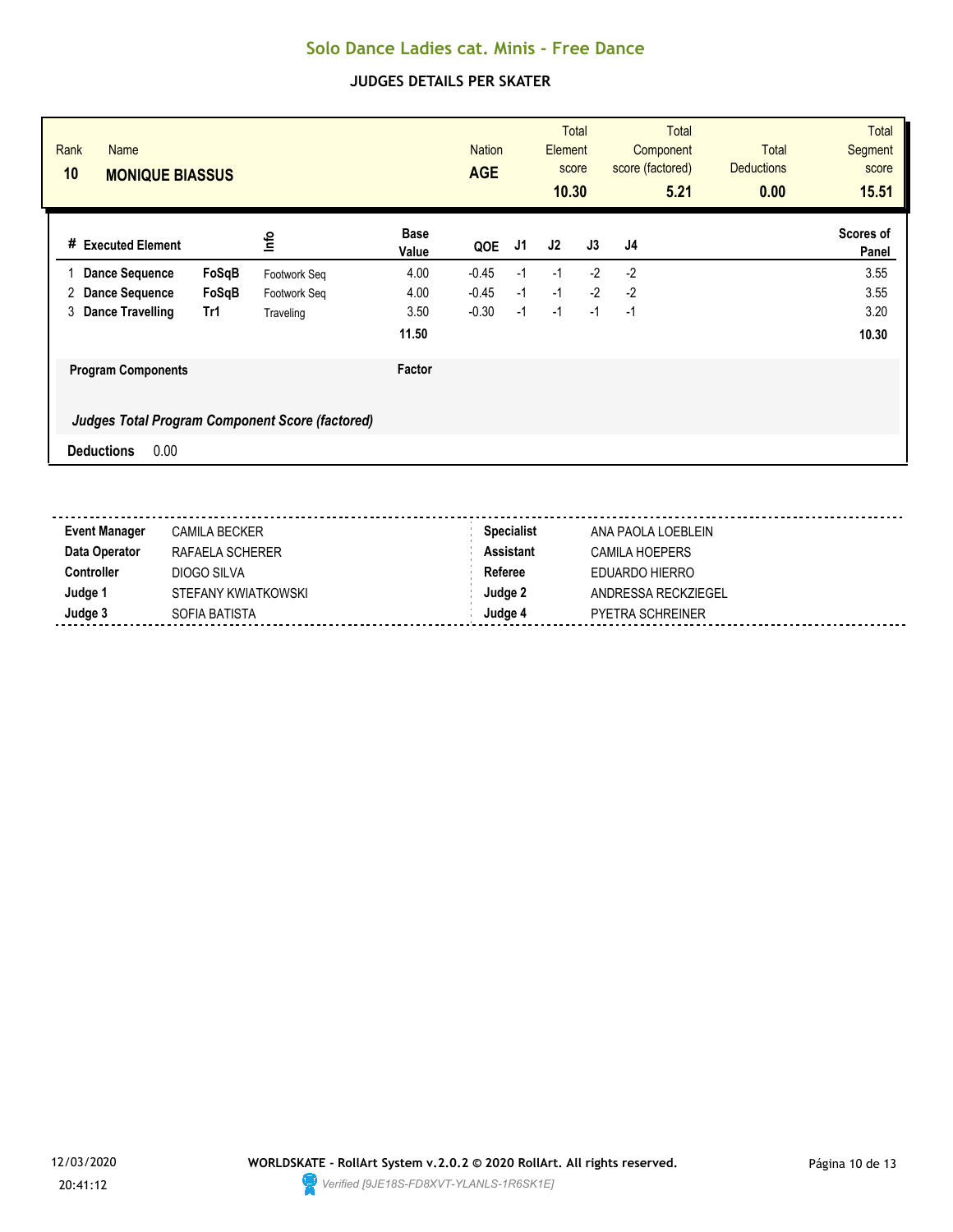| Rank<br><b>Name</b><br>11<br><b>ISABELA PEDO E BECKER</b> |         |              |                      | <b>Nation</b><br><b>CCP</b> |      | Element<br>score<br>10.15 | <b>Total</b> | score (factored) | <b>Total</b><br>Component<br>5.40 | <b>Total</b><br><b>Deductions</b><br>$-1.00$ | <b>Total</b><br><b>Segment</b><br>score<br>14.55 |
|-----------------------------------------------------------|---------|--------------|----------------------|-----------------------------|------|---------------------------|--------------|------------------|-----------------------------------|----------------------------------------------|--------------------------------------------------|
| # Executed Element                                        |         | ۴ů           | <b>Base</b><br>Value | QOE                         | J1   | J2                        | J3           | J4               |                                   |                                              | Scores of<br>Panel                               |
| <b>Dance Sequence</b>                                     | FoSqB   | Footwork Seg | 4.00                 | $-0.60$                     | $-2$ | $-2$                      | $-2$         | $-2$             |                                   |                                              | 3.40                                             |
| Dance Travelling<br>2                                     | Tr1     | Traveling    | 3.50                 | $-0.30$                     | $-1$ | $-1$                      | $-2$         | $-1$             |                                   |                                              | 3.20                                             |
| <b>Dance Sequence</b><br>3                                | FoSqB   | Footwork Seq | 4.00                 | $-0.45$                     | $-1$ | $-1$                      | $-2$         | $-2$             |                                   |                                              | 3.55                                             |
|                                                           |         |              | 11.50                |                             |      |                           |              |                  |                                   |                                              | 10.15                                            |
| <b>Program Components</b>                                 |         |              | Factor               |                             |      |                           |              |                  |                                   |                                              |                                                  |
| Judges Total Program Component Score (factored)           |         |              |                      |                             |      |                           |              |                  |                                   |                                              |                                                  |
| $-1.00$<br><b>Deductions</b>                              | Falls:1 |              |                      |                             |      |                           |              |                  |                                   |                                              |                                                  |
|                                                           |         |              |                      |                             |      |                           |              |                  |                                   |                                              |                                                  |

| <b>Event Manager</b> | <b>CAMILA BECKER</b> | <b>Specialist</b> | ANA PAOLA LOEBLEIN    |
|----------------------|----------------------|-------------------|-----------------------|
| Data Operator        | RAFAELA SCHERER      | Assistant         | <b>CAMILA HOEPERS</b> |
| Controller           | DIOGO SILVA          | Referee           | EDUARDO HIERRO        |
| Judge 1              | STEFANY KWIATKOWSKI  | Judge 2           | ANDRESSA RECKZIEGEL   |
| Judge 3              | SOFIA BATISTA        | Judge 4           | PYETRA SCHREINER      |
|                      |                      |                   |                       |

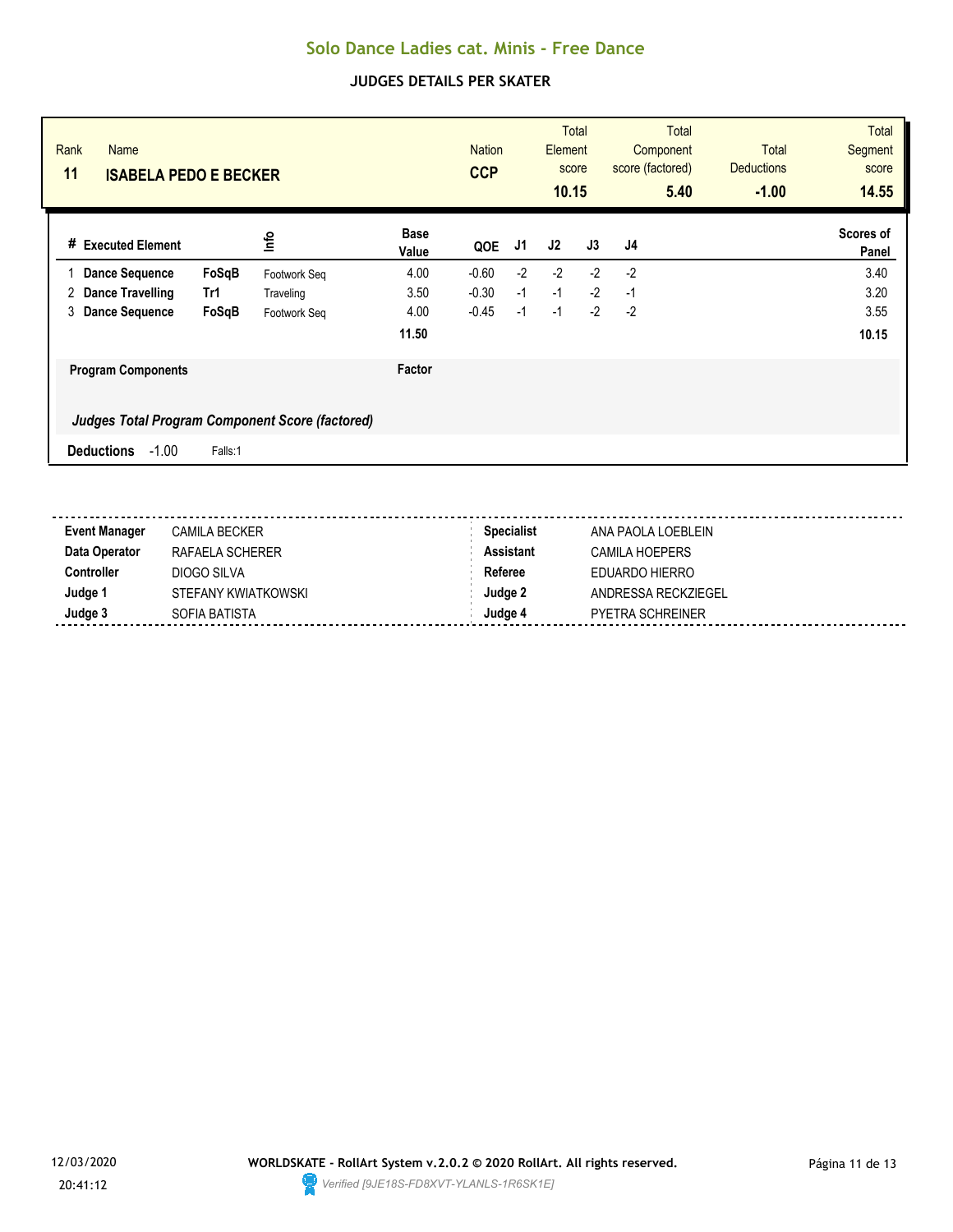| Rank<br><b>Name</b><br>12<br><b>NINA LOCH</b>   |         |              |                      | <b>Nation</b><br><b>AAB</b> |      | Element<br>score<br>10.30 | <b>Total</b> | score (factored) | <b>Total</b><br>Component<br>4.30 | <b>Total</b><br><b>Deductions</b><br>$-1.00$ | <b>Total</b><br><b>Segment</b><br>score<br>13.60 |
|-------------------------------------------------|---------|--------------|----------------------|-----------------------------|------|---------------------------|--------------|------------------|-----------------------------------|----------------------------------------------|--------------------------------------------------|
| # Executed Element                              |         | <u>lnfo</u>  | <b>Base</b><br>Value | QOE                         | J1   | J2                        | J3           | J4               |                                   |                                              | Scores of<br>Panel                               |
| <b>Dance Sequence</b>                           | FoSqB   | Footwork Seg | 4.00                 | $-0.30$                     | $-1$ | $-1$                      | $\mathbf{0}$ | $-1$             |                                   |                                              | 3.70                                             |
| Dance Travelling<br>2                           | Tr1     | Traveling    | 3.50                 | $-0.30$                     | $-1$ | $-1$                      | $-1$         | $-1$             |                                   |                                              | 3.20                                             |
| 3<br><b>Dance Sequence</b>                      | FoSqB   | Footwork Seq | 4.00                 | $-0.60$                     | $-2$ | $-2$                      | $-2$         | $-2$             |                                   |                                              | 3.40                                             |
|                                                 |         |              | 11.50                |                             |      |                           |              |                  |                                   |                                              | 10.30                                            |
| <b>Program Components</b>                       |         |              | Factor               |                             |      |                           |              |                  |                                   |                                              |                                                  |
| Judges Total Program Component Score (factored) |         |              |                      |                             |      |                           |              |                  |                                   |                                              |                                                  |
| $-1.00$<br><b>Deductions</b>                    | Falls:1 |              |                      |                             |      |                           |              |                  |                                   |                                              |                                                  |
|                                                 |         |              |                      |                             |      |                           |              |                  |                                   |                                              |                                                  |

| <b>Event Manager</b> | <b>CAMILA BECKER</b> | <b>Specialist</b> | ANA PAOLA LOEBLEIN    |
|----------------------|----------------------|-------------------|-----------------------|
| Data Operator        | RAFAELA SCHERER      | Assistant         | <b>CAMILA HOEPERS</b> |
| Controller           | DIOGO SILVA          | Referee           | EDUARDO HIERRO        |
| Judge 1              | STEFANY KWIATKOWSKI  | Judge 2           | ANDRESSA RECKZIEGEL   |
| Judge 3              | SOFIA BATISTA        | Judge 4           | PYETRA SCHREINER      |
|                      |                      |                   |                       |